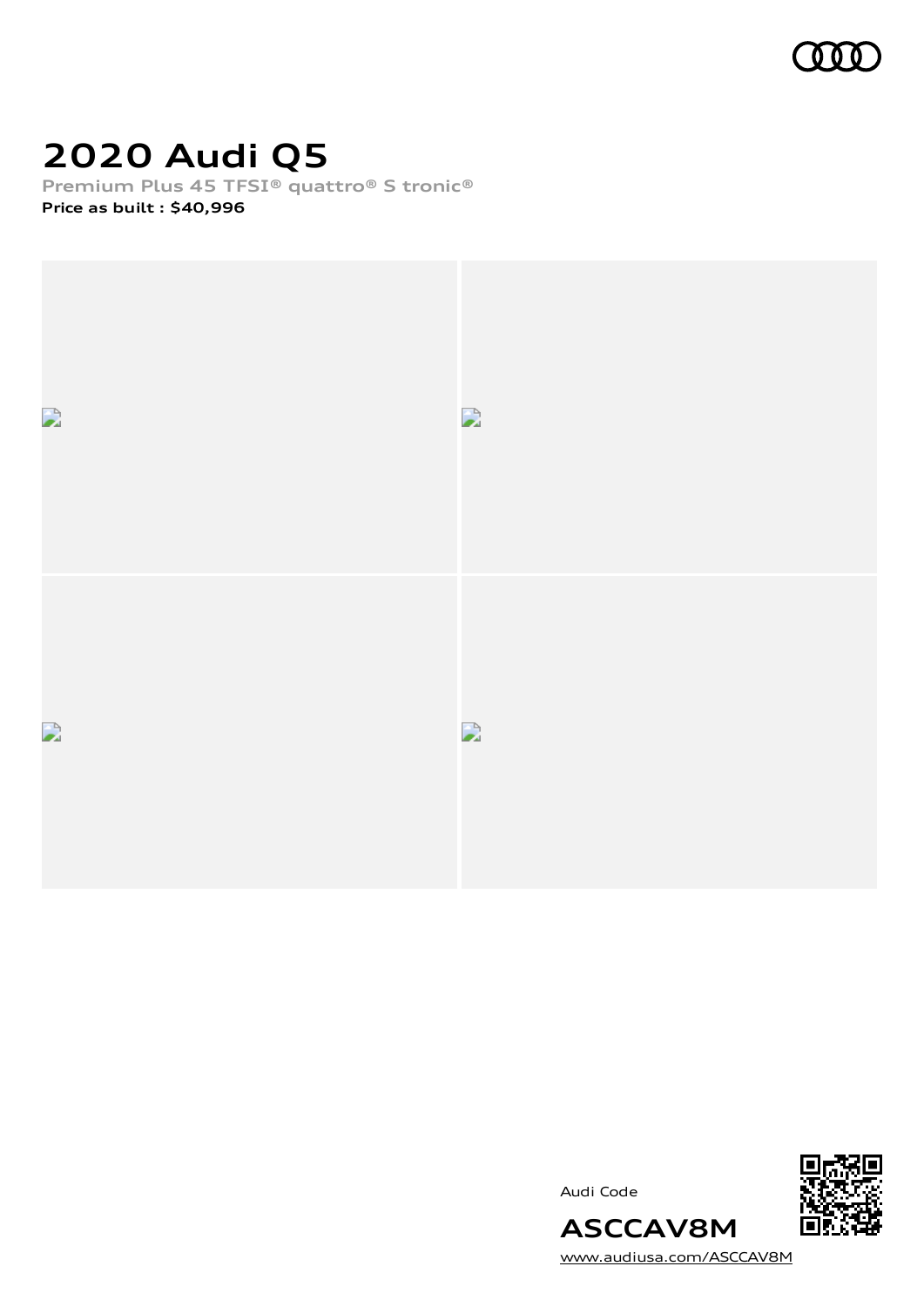## **Audi 2020 Audi Q5** Premium Plus 45 TFSI® quattro® S tronic®

**Price as buil[t](#page-8-0)** \$40,996

## **Exterior colour**

Navarra Blue metallic

## D

## **Further Information**

| Warranty        | No           |
|-----------------|--------------|
| Mileage         | 22,307 miles |
| Type of vehicle | Used car     |

### **Interior colour**

| Seats     | Black |
|-----------|-------|
| Dashboard | Black |
| Carpet    | Black |
| Headliner | Gray  |

### **Audi Code** ASCCAV8M

**Your configuration on www.audiusa.com** [www.audiusa.com/ASCCAV8M](https://www.audiusa.com/ASCCAV8M)

#### **Commission number** 3f1fdbde0a0e09af44c3

## **Technical Specifications**

Engine type 2.0-liter four-cylinder Displacement/Bore and 1,984/82.5 x 92.8 cc/mm stroke Torque 273 lb-ft@rpm Top track speed 130 mph mph Acceleration (0 - 60 mph) 5.9 seconds seconds Recommended fuel Premium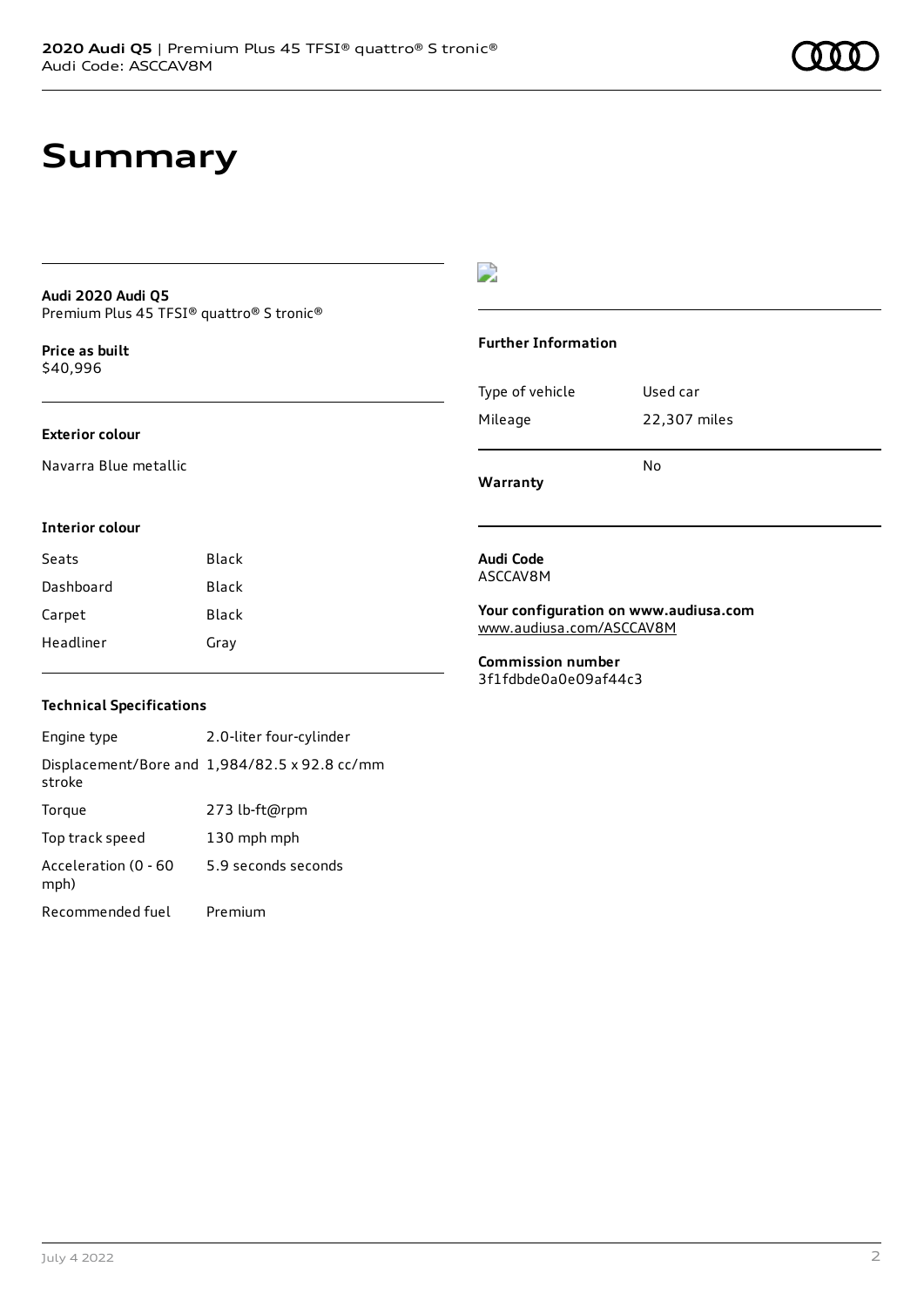

# **Standard features**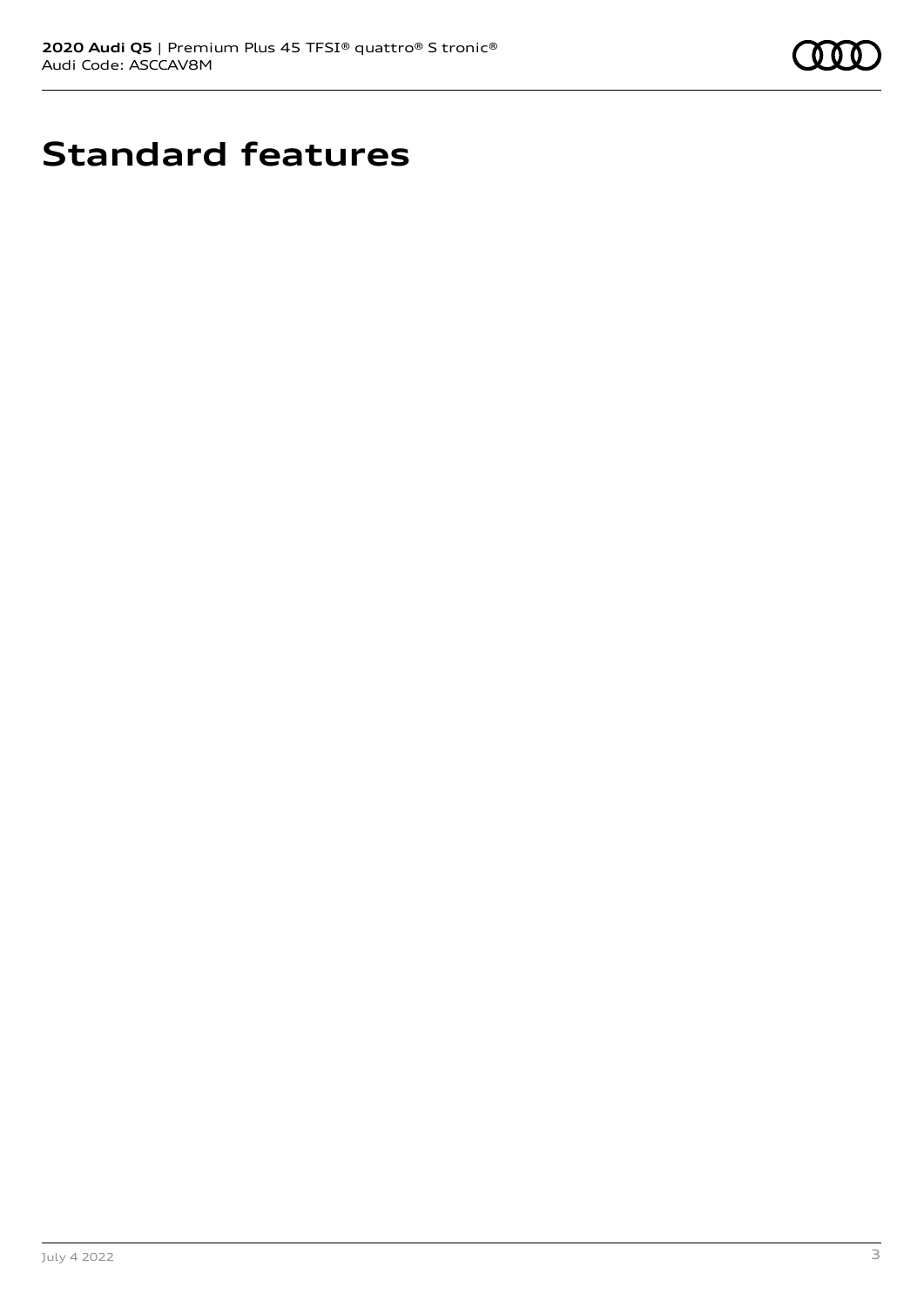## **Dealer remarks**

AUDI CERTIFIED 2020 Q5 45 TFSI QUATTRO PREMIUM PLUS PACKAGE, BLACK OPTIC PACKAGE!!! AUDI CPO EXTENDED WARRANTY LONGER THAN NEW CAR WARRANTY AND UNLIMITED MILES!! ENJOY 20" 5-ARM-OFFROAD DESIGN WHEELS, AUTO-DIMMING POWER-FOLDING EXTERIOR MIRRORS W/ MEMORY, SIRIUSXM ALL ACCESS SERVICE (W/ 3-MONTH TRIAL SUBSCRIPTION), AUDI ADVANCED KEY & MEMORY FOR DRIVER'S SEAT, LED HEADLIGHTS, PANORAMIC SUNROOF, PARKING SYSTEM PLUS, LEATHERETTE COVERED CENTER CONSOLE & DOOR ARMRESTS, ALUMINUM FRONT DOOR SILL INLAYS, AUDI SIDE ASSIST W/ PRE SENSE REAR, MMI NAVIGATION PLUS W/ MMI ALL-IN-TOUCH, AUDI VIRTUAL COCKPIT, AUDI PHONE BOX & REAR USB CHARGE PORTS, TITANIUM BLACK EXTERIOR PACKAGE W/ MATTE BLACK ROOF RAILS, AUDI DRIVE SELECT, AUDI SOUND SYSTEM, AUTO-DIMMING INTERIOR MIRROR W/ COMPASS, DRIVER INFORMATION SYSTEM W/ 7" COLOR DISPLAY, HEATED FRONT SEATS, HEATED POWER EXTERIOR MIRRORS, HIGH BEAM ASSIST, LEATHER SEATING SURFACES, POWER TAILGATE, PREPARATION FOR MOBILE PHONE (BLUETOOTH) W/ AUDIO STREAMING, REAR PRIVACY GLASS, THREE-ZONE AUTOMATIC CLIMATE CONTROL W/ DIGITAL REAR DISPLAY, USB AUDI MUSIC INTERFACE W/ AUDI SMARTPHONE INTERFACE, 3-SPOKE MULTI-FUNCTION STEERING WHEEL W/ SHIFT PADDLES, 8-WAY POWER FRONT SEATS W/ 4-WAY POWER LUMBAR FOR DRIVER, ANTI-LOCK BRAKING SYSTEM W/ BRAKE ASSIST, AUDI PRE SENSE BASIC, AUDI PRE SENSE CITY, LED DAYTIME RUNNING LIGHTS & TAILLIGHTS, TIRE PRESSURE MONITORING SYSTEM, REARVIEW CAMERA!!! ROCKVILLE AUDI, THE MID ATLANTIC'S NUMBER 1 CERTIFIED PRE-OWNED DEALERSHIP!! WE ARE ALSO KNOWN FOR GREAT FINANCING WITH RATES ON APPROVED CREDIT FROM 3.9% APR AND TERMS UP TO 84 MONTHS BASED UPON VEHICLE AND LENDER CONDITIONS. ALL TYPES OF CREDIT MAY BE APPROVED AND FINANCED WITH ROCKVILLE AUDI. ALSO AVAILABLE ON MOST CARS UP TO 10 YEARS OLD AND LESS THAN 120K MILES ARE OPTIONAL VEHICLE SERVICE CONTRACTS WHICH CAN OFTEN BE INCLUDED DIRECTLY WITH YOUR FINANCING OR CASH PAYMENT. MARYLAND STATE INSPECTED WITH OVER 120 POINT INSPECTION PERFORMED BY A TRAINED TECHNICIAN. BUYERS SHOULD TAKE PRIDE IN KNOWING THAT MARYLAND HAS ONE OF THE MOST

COMPREHENSIVE STATE INSPECTIONS IN THE COUNTRY. BUYERS COME FROM FAR AND WIDE FOR THE VALUE AVAILABLE WITH A SONIC PRE-OWNED VEHICLE.WE REGULARLY PICK-UP CLIENTS THAT USE OUR LOCAL ACCESS TO METRO AND AMTRAK, OR BY DC/BALTIMORE AIRPORTS.

-PK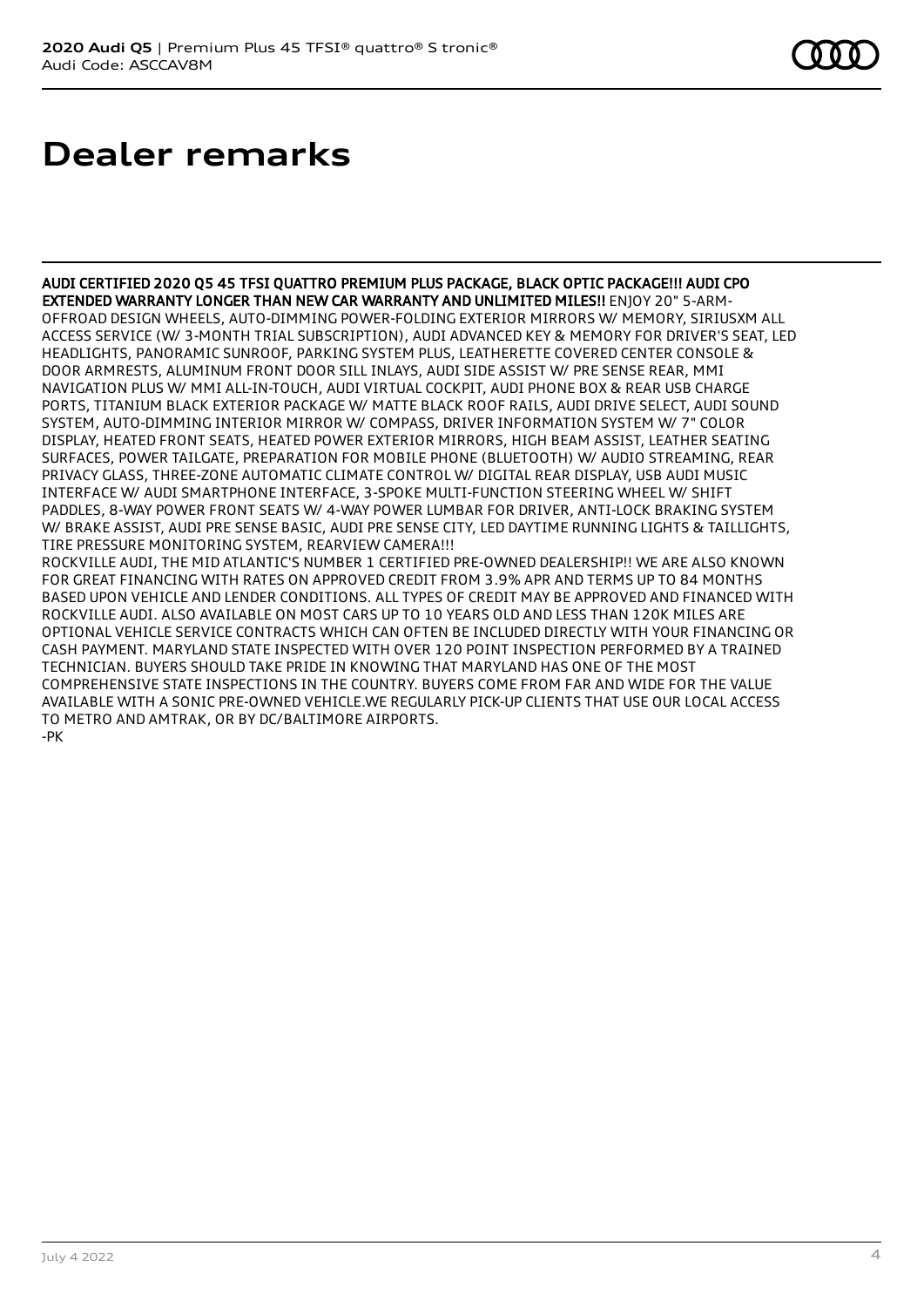## **Technical Specifications**

July 4 2022 5

technology Transmission Seven-speed S tronic® dual-clutch

automatic transmission

| <b>Engineering   Performance</b>            |                                                              | <b>Steering</b>                            |                                                                      |
|---------------------------------------------|--------------------------------------------------------------|--------------------------------------------|----------------------------------------------------------------------|
| Engine type                                 | 2.0-liter four-cylinder                                      | Steering type                              | Electromechanical power steering                                     |
| Power Level                                 | 45                                                           |                                            | system                                                               |
| Displacement                                | 2.01                                                         | Turning diameter, curb- 38.4 ft<br>to-curb |                                                                      |
| Max. output ps/hp                           | 248 @ rpm                                                    | Steering ratio                             | 15.8:1                                                               |
| Towing capacity                             | 4,400-lb lb                                                  |                                            |                                                                      |
| Torque                                      | 273 lb-ft@rpm                                                | Suspension                                 |                                                                      |
| Valvetrain                                  | 16-valve DOHC with Audi valvelift<br>system                  | Front axle                                 | Five-link front suspension                                           |
| Acceleration (0 - 60<br>mph)                | 5.9 seconds seconds                                          | Rear axle                                  | Five-link rear suspension                                            |
| Engine block                                | Cast-iron                                                    | <b>Brakes</b>                              |                                                                      |
| Induction/fuel injection Turbocharged/TFSI® |                                                              |                                            |                                                                      |
| Cylinder head                               | Aluminum-alloy                                               | Front brakes                               | 13.3 (ventilated disc) in                                            |
| stroke                                      | Displacement/Bore and 1,984/82.5 x 92.8 cc/mm                | Rear brakes                                | 13.0 (ventilated disc) in                                            |
| Top track speed                             | 130 mph mph                                                  | <b>Body</b>                                |                                                                      |
| <b>Electrical system</b>                    |                                                              | Material                                   | Multi-material body construction<br>(steel and aluminum composition) |
| Alternator                                  | 110-150 A                                                    |                                            |                                                                      |
| Battery                                     | 420 A/75 Ah                                                  | <b>Warranty   Maintenance</b>              |                                                                      |
| Transmission   Drivetrain                   |                                                              | Warranty                                   | 4-year/50,000-mile Audi New<br>Vehicle Limited Warranty              |
| Drivetrain type                             | quattro <sup>®</sup> all-wheel drive with ultra <sup>®</sup> |                                            |                                                                      |

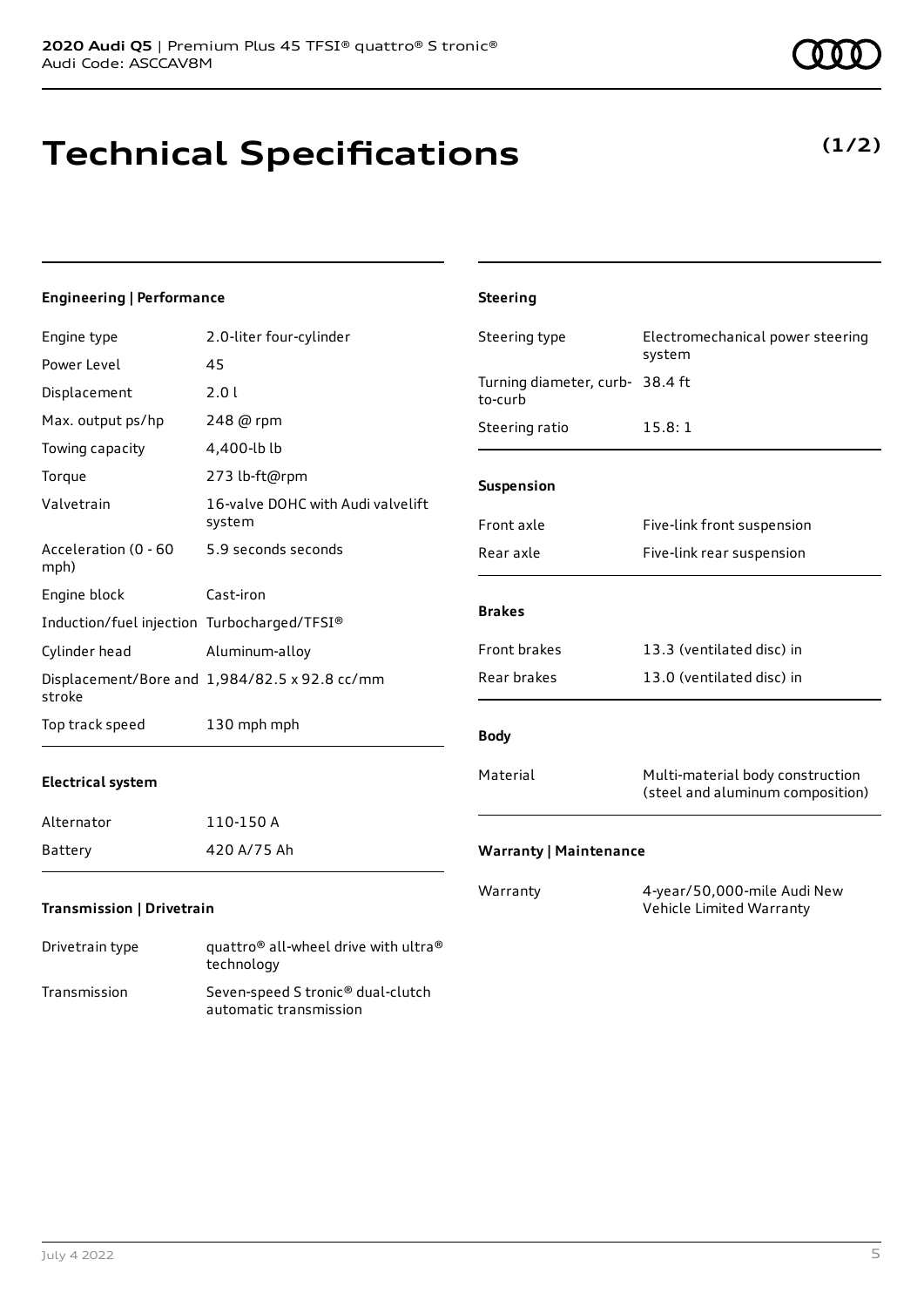## **Technical Specifications**

## **Exterior Measurements**

| Height                           | 65.3 in  |
|----------------------------------|----------|
| Overall width without<br>mirrors | 74.5 in  |
| Length                           | 183.6 in |
| Wheelbase                        | 111.0 in |
| Drag coefficient                 | 0.32 Cw  |
| Overall width with<br>mirrors    | 84 3 in  |
| Track rear                       | 63.3 in  |
| Track front                      | 63.6 in  |
| Curb weight                      | 4045 lb  |
| Ground clearance,<br>loaded      | 8.2 in   |

## **Interior measurements**

| Seating capacity                          | 5                      |
|-------------------------------------------|------------------------|
| Shoulder room, rear                       | 56.5 in                |
| Head room with front<br>sunroof           | 40.2 in                |
| Leg room, rear                            | 37.8 in                |
| Shoulder room, front                      | 57.7 in                |
| Head room with rear<br>sunroof            | 37.7 in                |
| Head room, rear                           | 39.3 in                |
| Leg room, front                           | 41.0 in                |
| Head room, front                          | 41.7 in                |
| Cargo volume, rear<br>seatbacks up/folded | 25.1/53.1 cu ft, cu ft |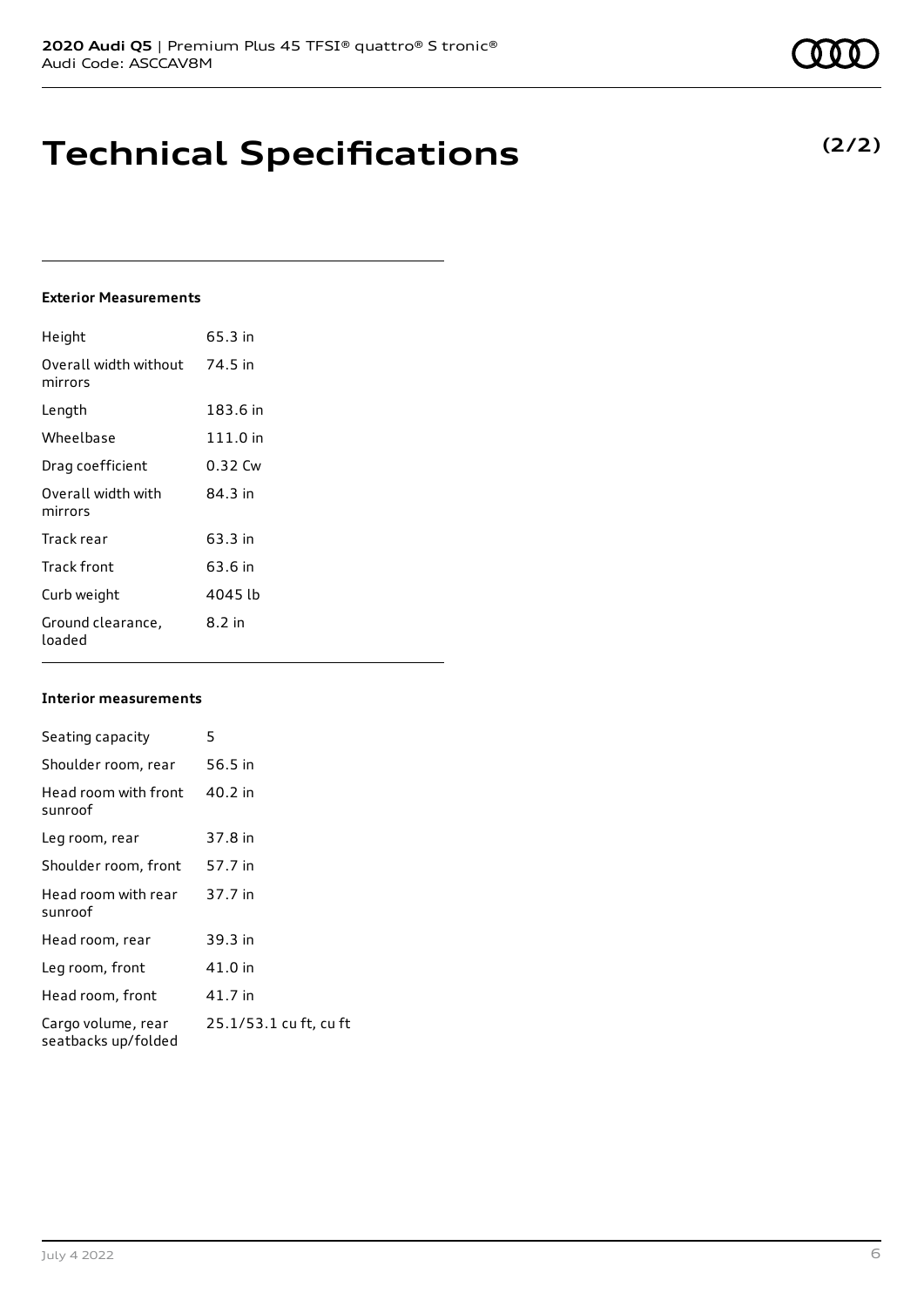## **Consumption- and emission**

**Consumption by NEDC**

combined 24 mpg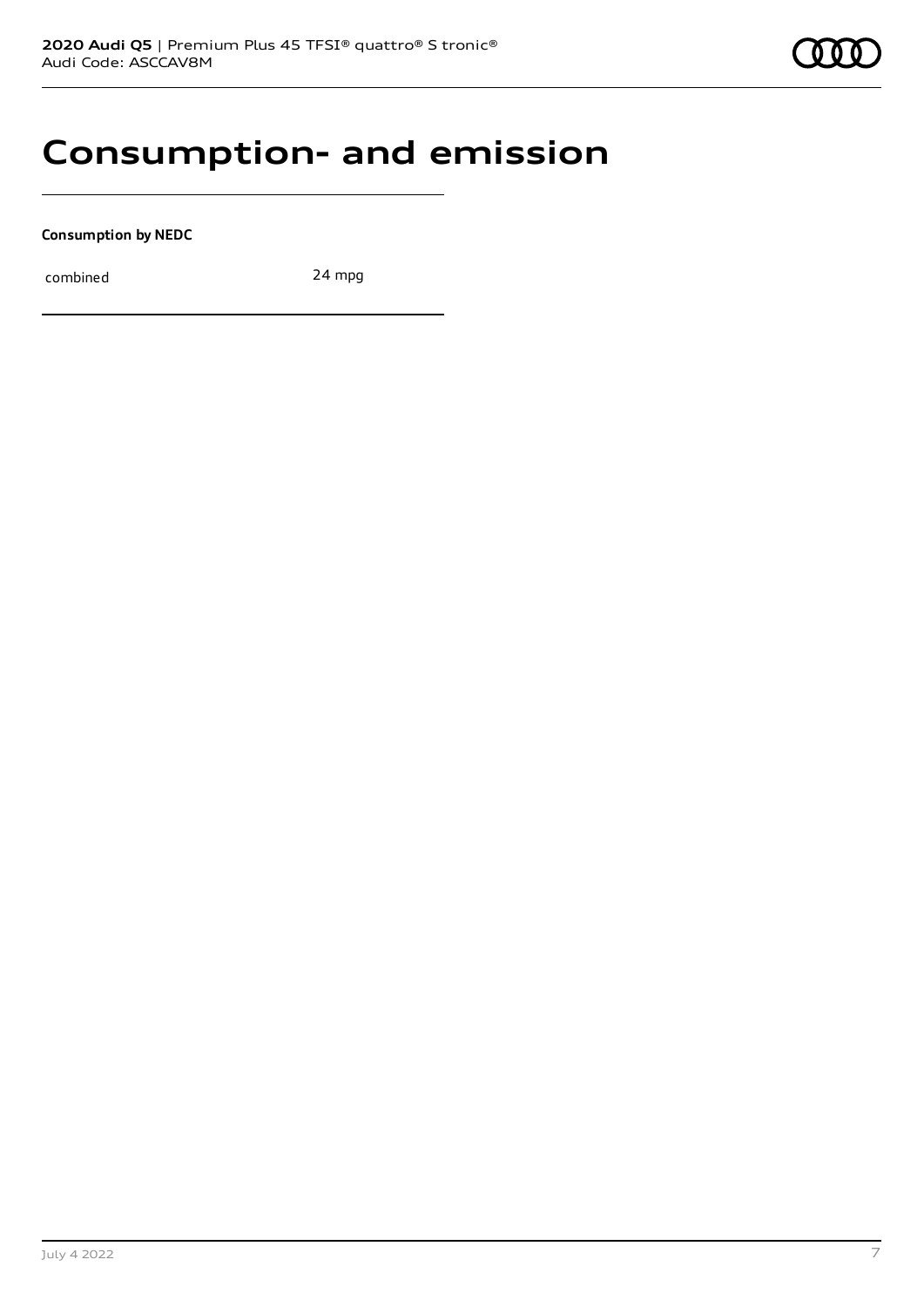## **Contact**

Dealer **Audi Rockville**

1125 Rockville Pike 20852 Rockville MD

Phone: +13012962834 FAX: 3017624505

www: [https://www.audirockville.com](https://www.audirockville.com/)